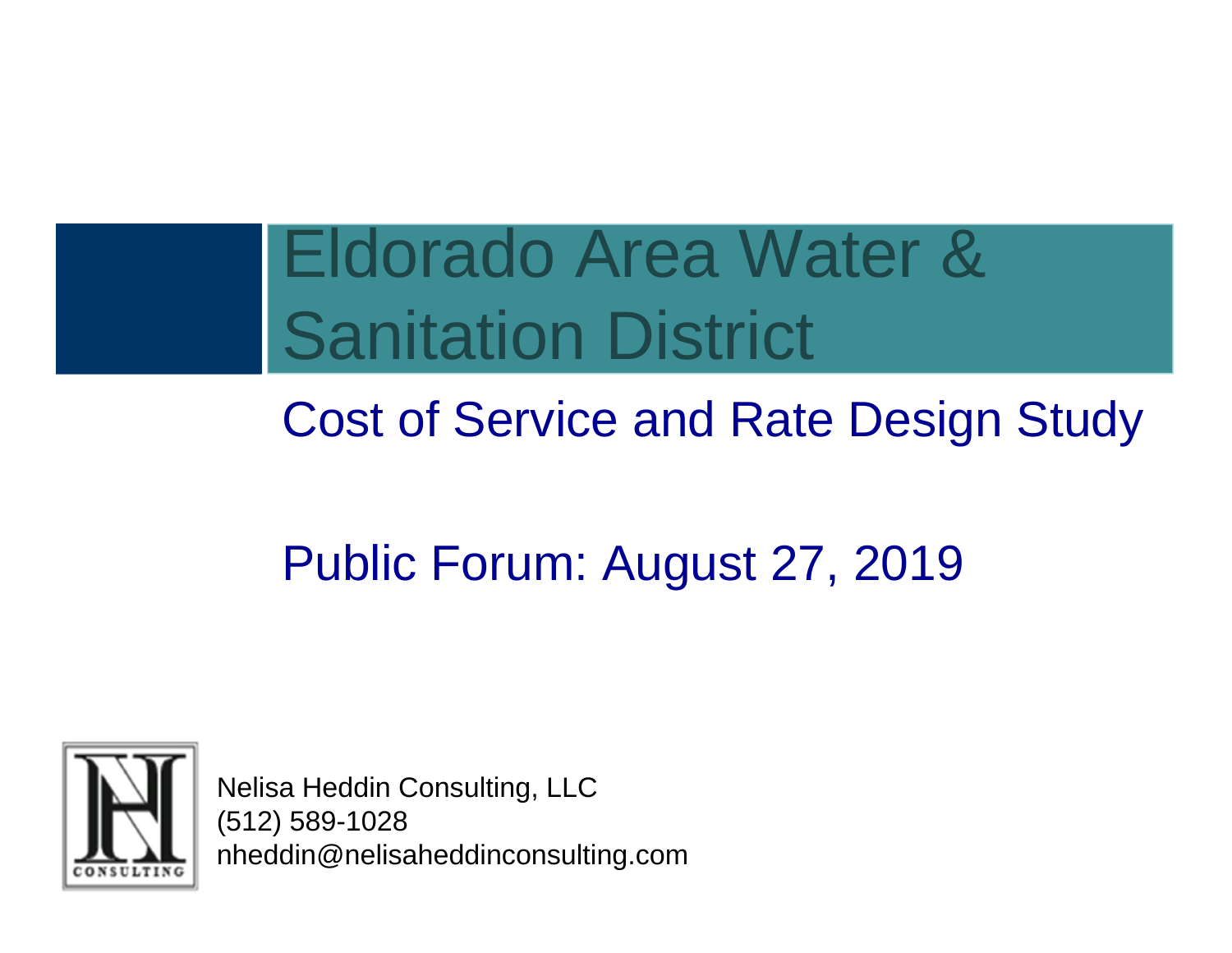# Presentation Overview

**Economic Reality of Water ❖ Driving Forces for Change in Rates** Project Approach **❖Findings** *<b>☆Recommendations* 

*"When the well is dry, we learn the worth of water."*

- Ben Franklin -

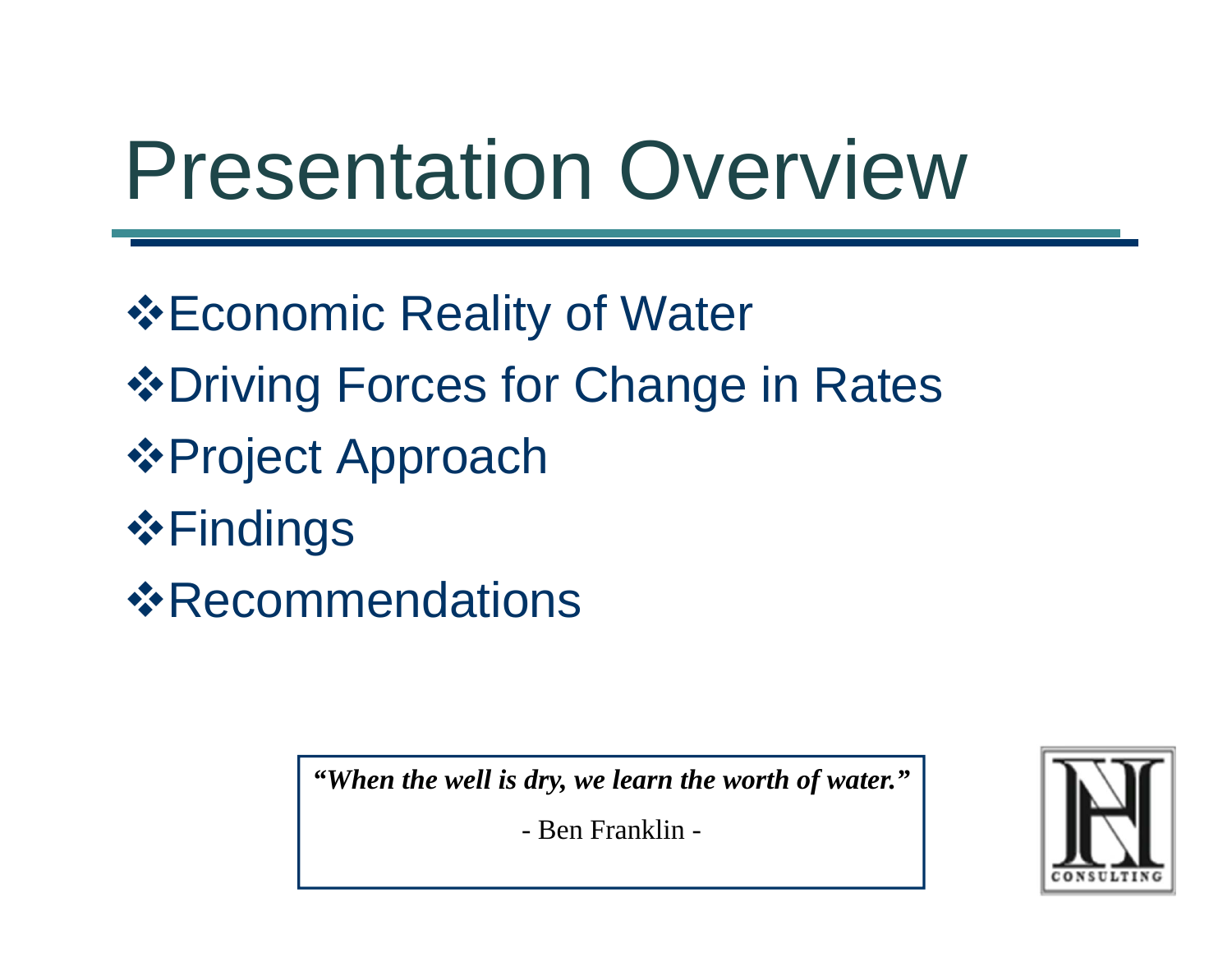# Economic Reality of Water



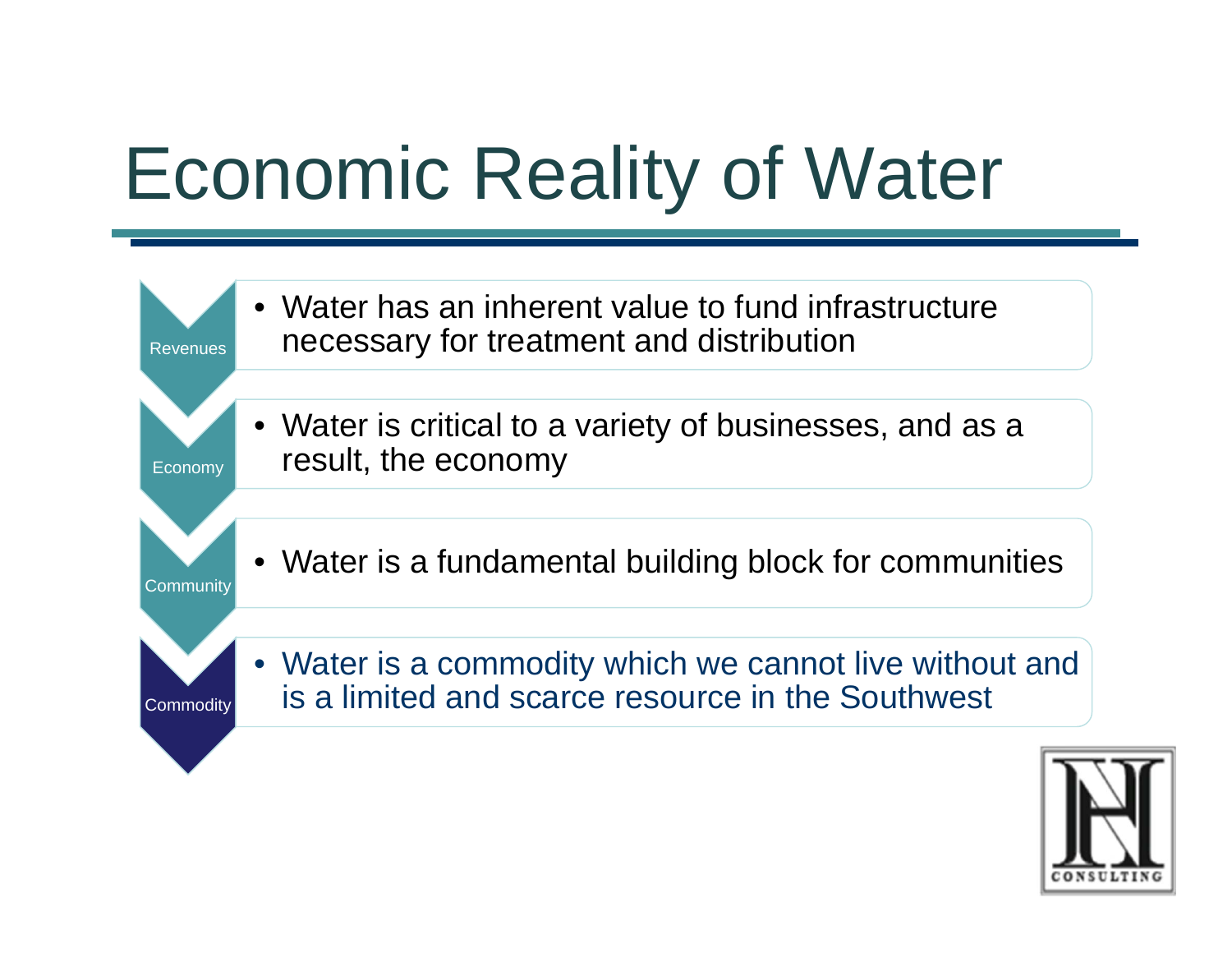# Driving Forces

- •Rising O&M costs due to inflation
- • Rising O&M costs due to increased management costs associated with increased data requirements and ongoing upgrades
- Aging water facility infrastructure (40 plus year old system) requiring extensive repair and replacement
- Future cost of securing additional water supplies
- Rehabilitation and replacement needs that are currently unfunded
- Inadequate revenues for capital needs
	- Approximately \$13M in capital needs in next 5 years
	- District does not have revenues sufficient to fund these projects

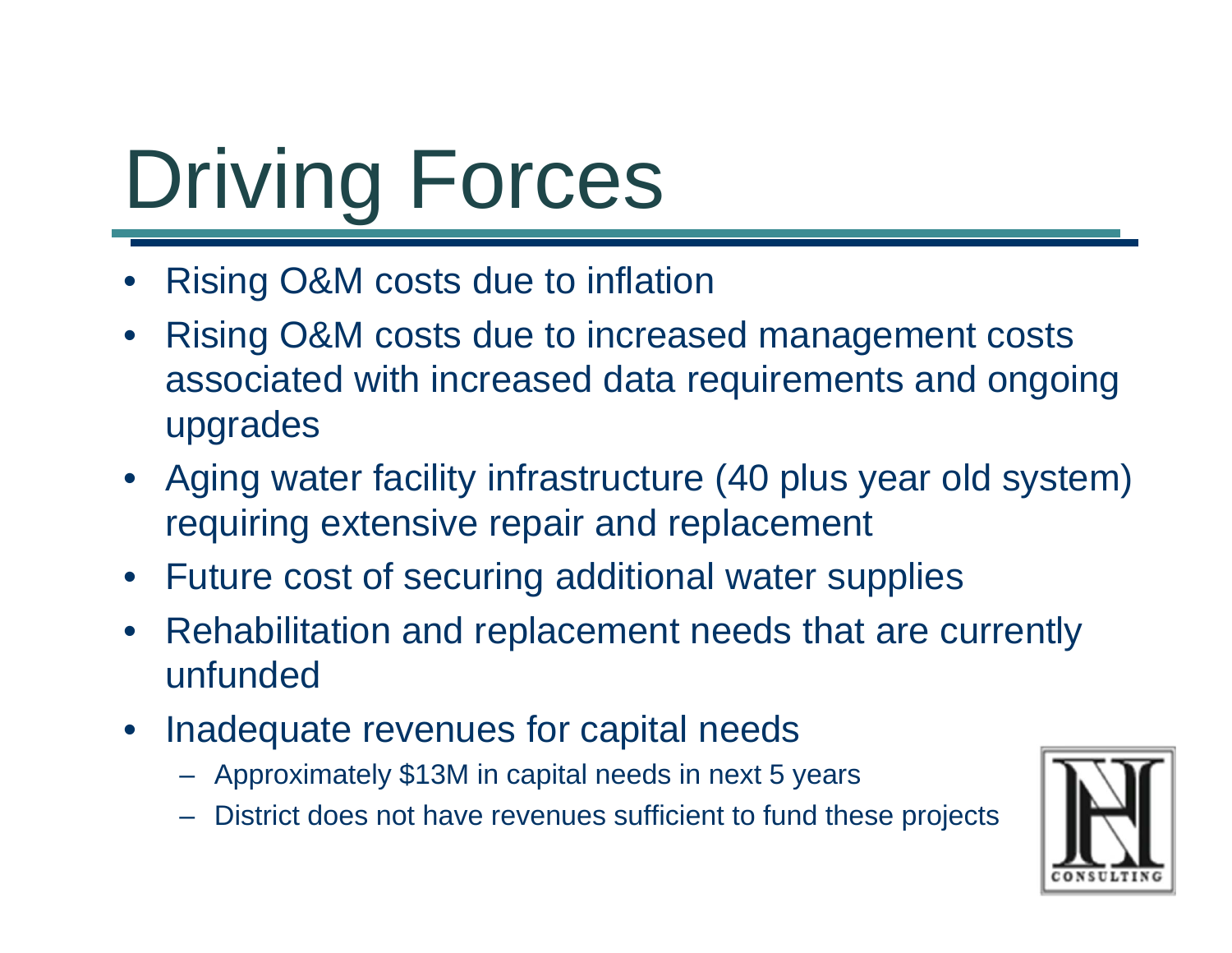#### Driving Forces Expense Summary





69% of expenses are associated with debt and operations contract.

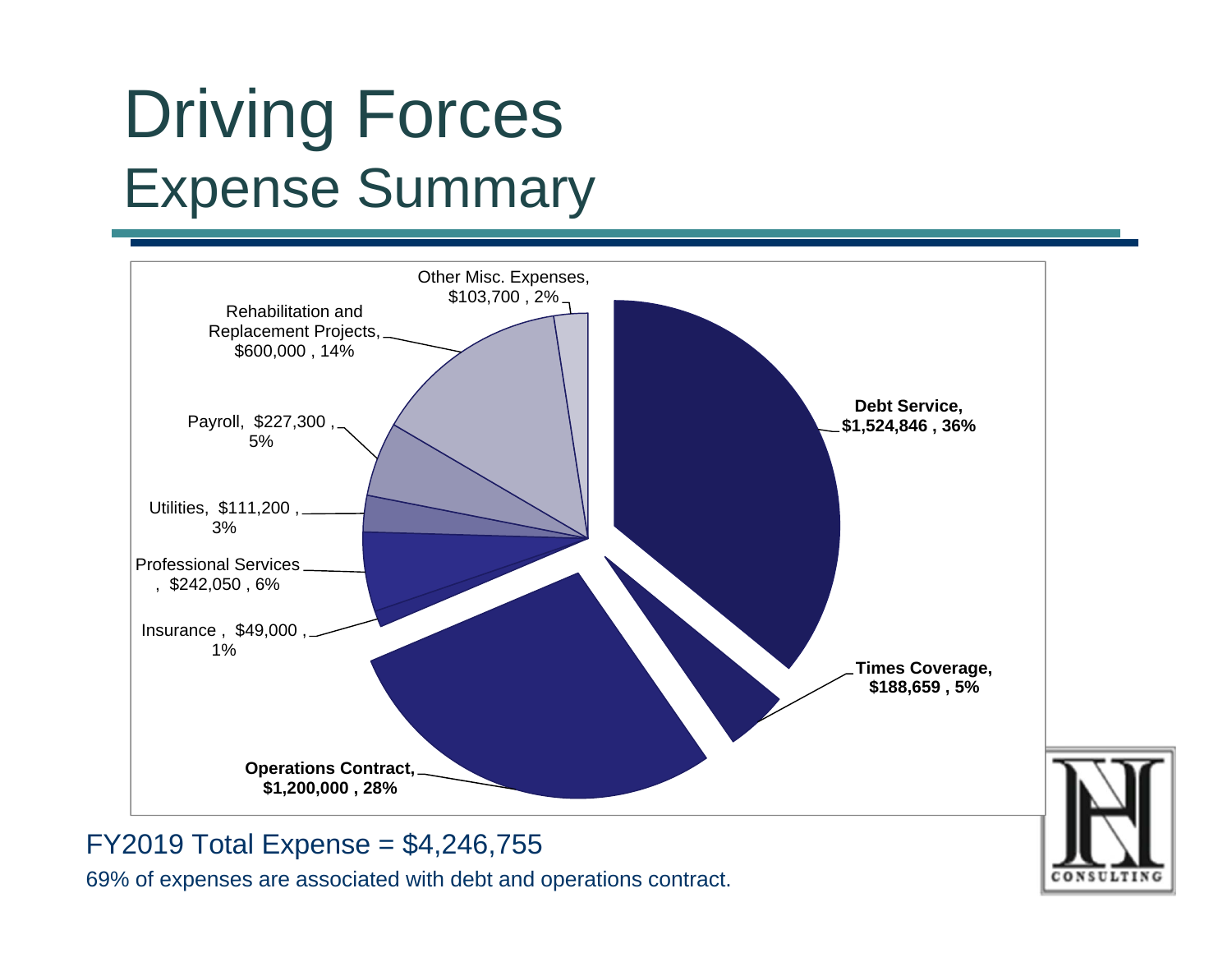# Specific Issues Considered

- 1. Annual Revenue Requirements
- 2. Sources of revenue
- 3. Rate design

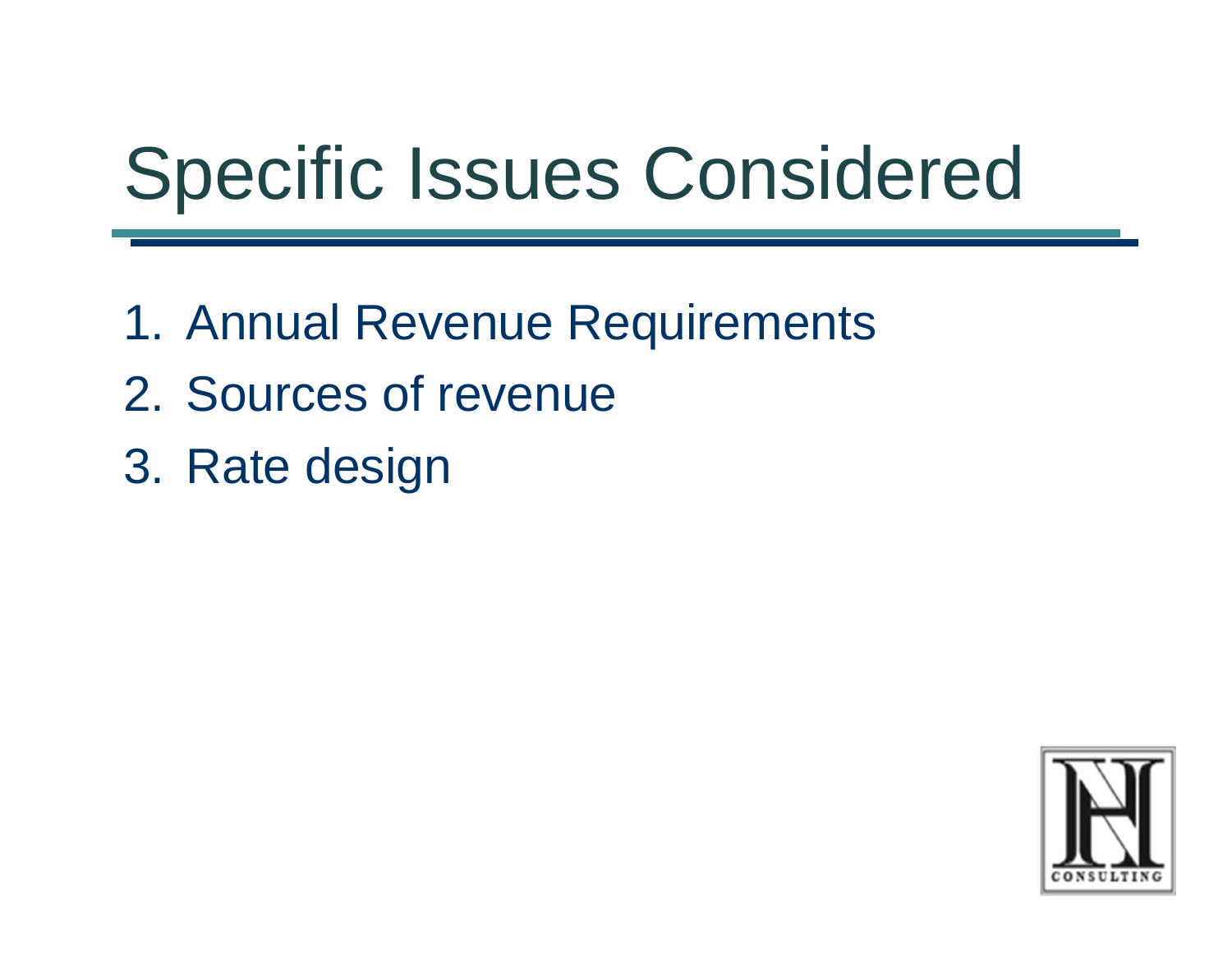#### Revenue Requirements

- $\bullet$ Includes annual rehabilitation and replacement funding
- $\bullet$  Includes Capital Project Funding:
	- \$13M in CIP Projects, includes replacement of only 6% (\$6M) of aging water system
- $\bullet$  Includes projection of future cost of securing additional water supplies
- $\bullet$  Does **not** Include:
	- Profit
	- Funding for replacement of remaining 94% of aging water system
	- Additional Items

|                                          | <b>FY20</b>                             | <b>FY21</b> | <b>FY22</b>                       | <b>FY23</b>                | <b>FY24</b> |
|------------------------------------------|-----------------------------------------|-------------|-----------------------------------|----------------------------|-------------|
| Total<br>I District Revenue Requirements | $\lambda$<br>$\sim$ $\sim$<br>4,232,465 | 4,422,75∪   | ר∩ד<br>$1 - 1$<br>1,7 U Z , 1 7 1 | 4,975,002<br>$\Lambda$ Q7F | 5,058,563   |

\*2019 estimated actual revenues \$4,042,205

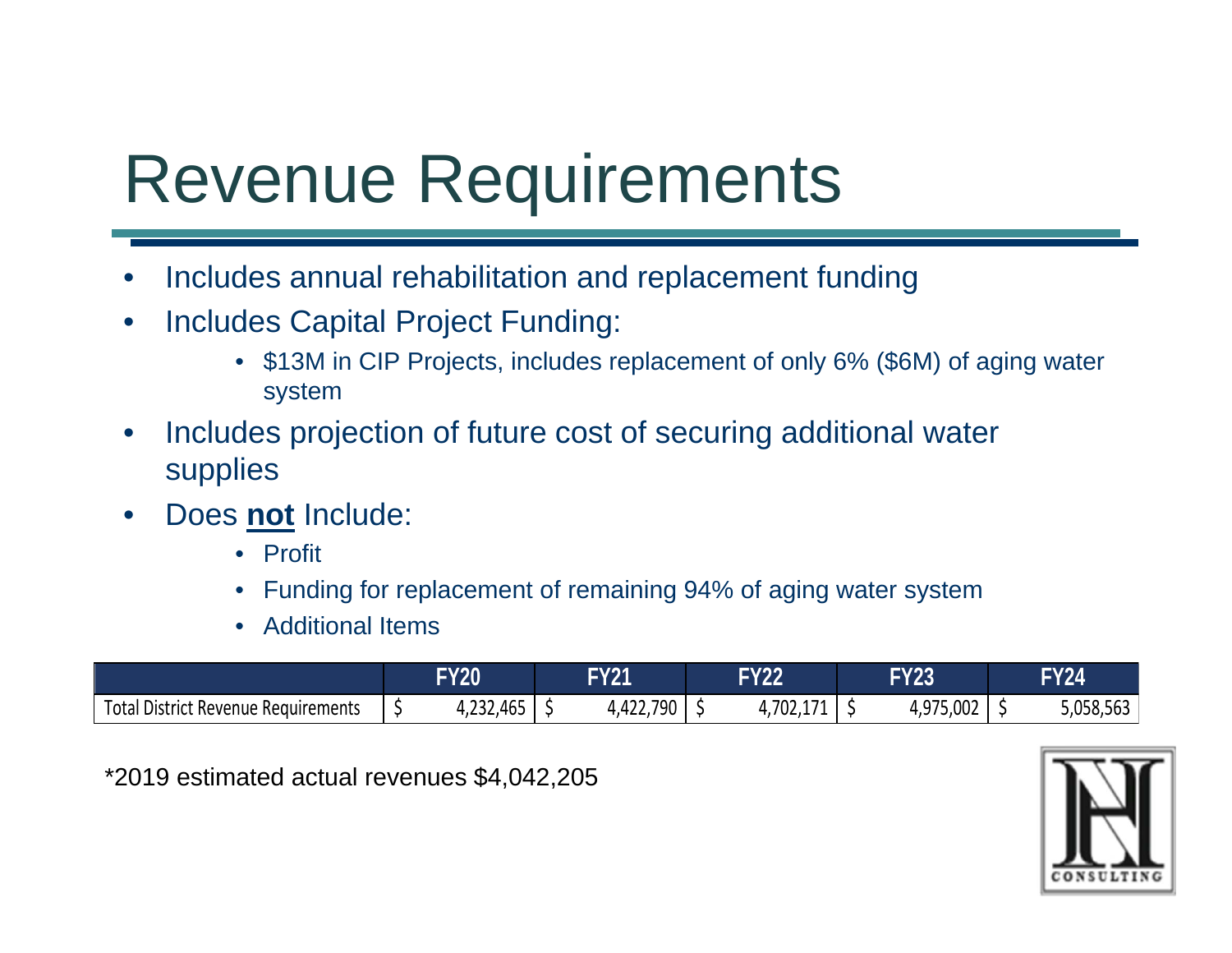#### Revenue Source Alternatives

- Property Taxes (includes both debt and O&M elements)
- Water Rates (base fees plus volumetric charges)

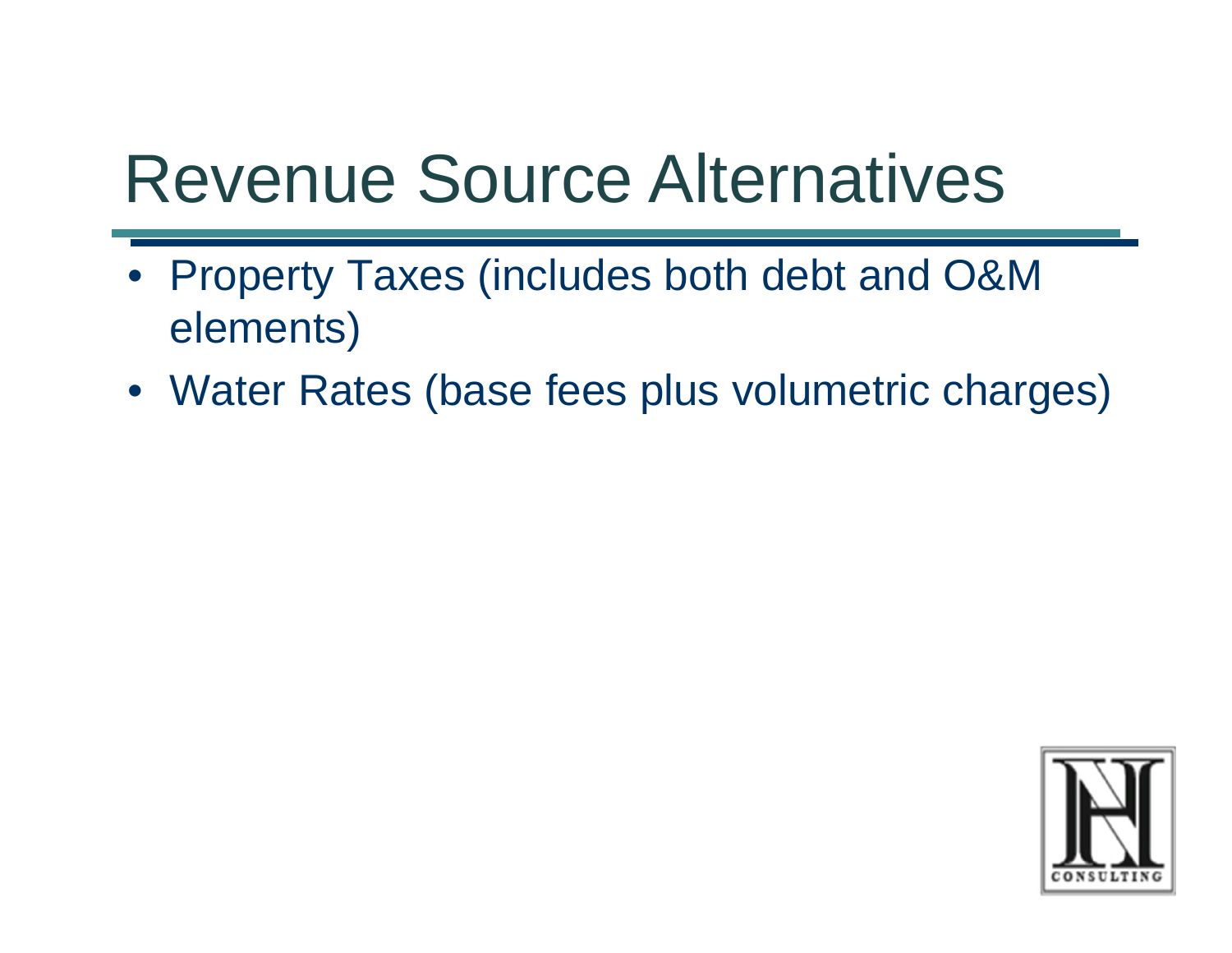### Revenue Source Alternatives

#### • Current Fee Structure

|                                         | <b>Current</b><br><b>Rate/Fee</b> | FY 2019 Projected<br><b>Revenues</b> |
|-----------------------------------------|-----------------------------------|--------------------------------------|
| Minimum Charge                          | \$24.58                           | \$1,019,994                          |
| <b>Volumetric</b>                       |                                   |                                      |
| Charge                                  | \$11.40-60.11                     | 1,812,918                            |
| <b>Property Taxes</b><br>(Debt Portion) | \$1.9681                          | 655,681                              |
| <b>Property Taxes</b>                   |                                   |                                      |
| (O&M Portion)                           | \$2.3919                          | 553,612                              |
| <b>Total Recovery</b>                   |                                   | \$4,042,205                          |

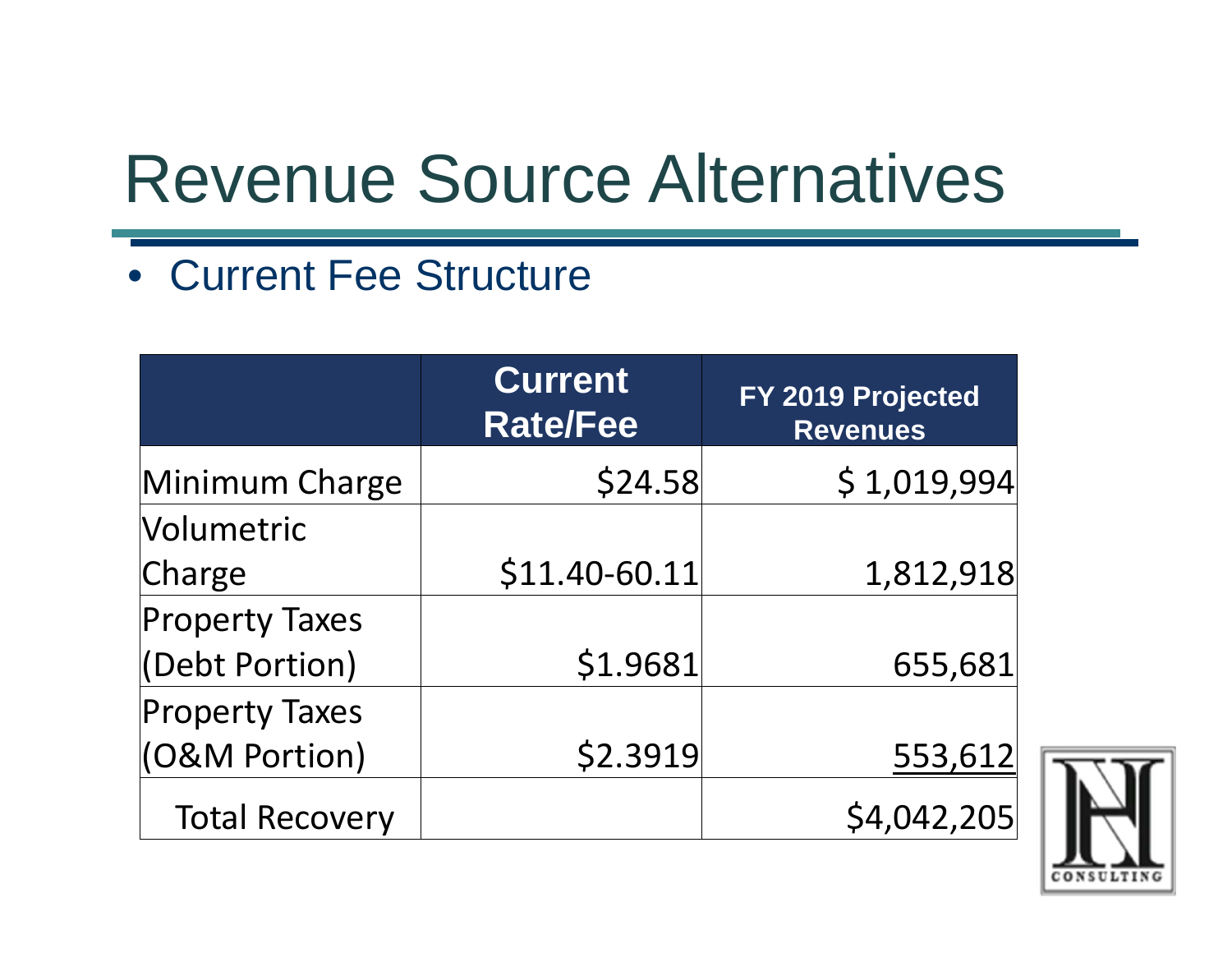### Rate Design

- Considered four alternatives:
	- 1. Achieve increased revenues from property taxes
	- 2. Achieve increased revenues from base monthly fees
	- 3. Achieve increased revenues from volumetric fees
	- 4. Utilize a combination of the above
- Recommended rates incorporate option 4 <sup>a</sup> combination of increases in base fees, volumetric fees and possible property tax increases

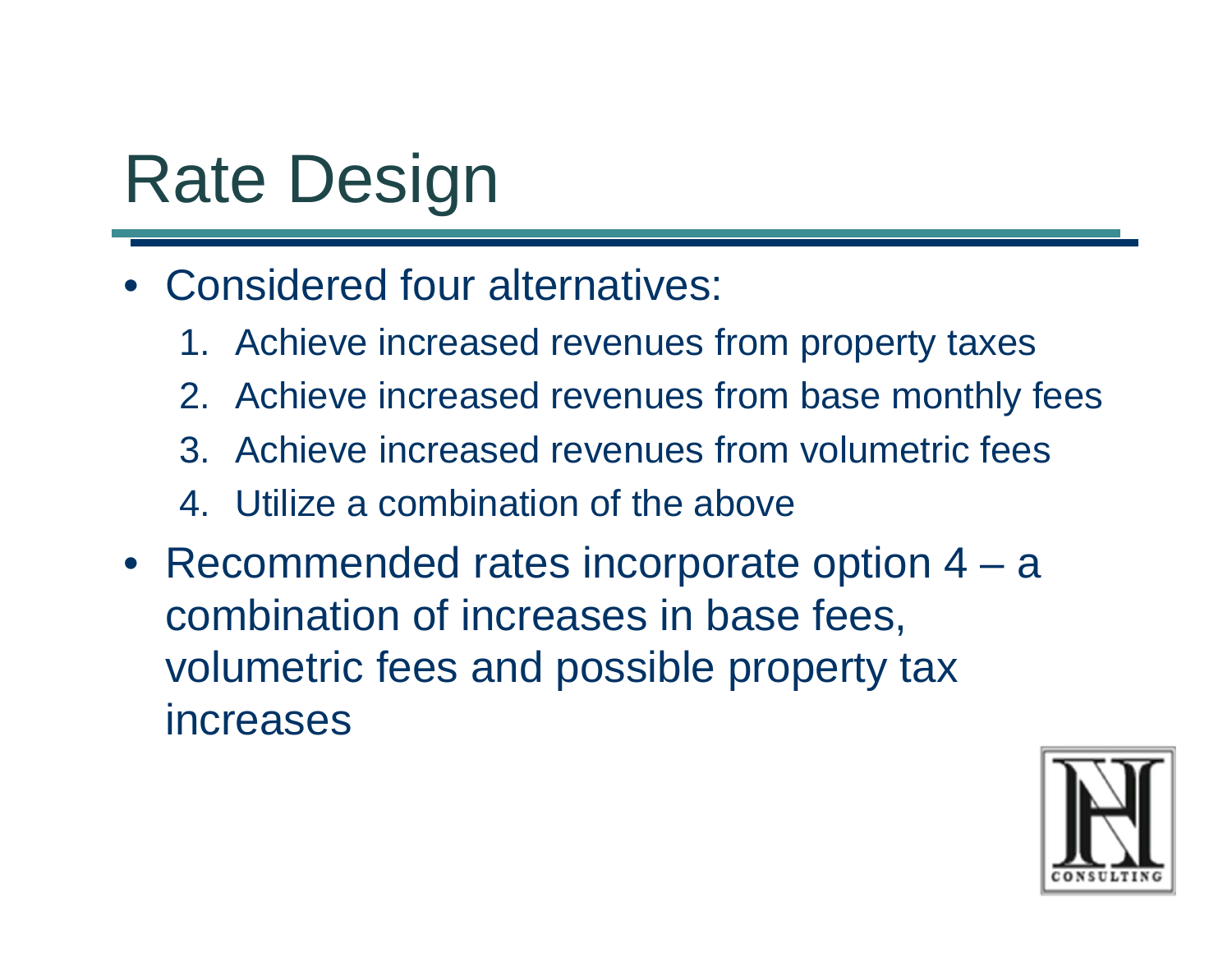### Rate Design

|                       | <b>Current</b> | <b>FY20</b> | <b>FY21</b> | <b>FY22</b> | <b>FY23</b> | <b>FY24</b> |
|-----------------------|----------------|-------------|-------------|-------------|-------------|-------------|
| Minimum Charge        | \$24.58        | \$25.56     | \$26.59     | \$27.65     | \$28.76     | \$29.91     |
| Volumetric Charge     |                |             |             |             |             |             |
| 1-3,000 Gallons       | \$11.40        | \$11.40     | \$11.40     | \$11.86     | \$12.33     | \$12.82     |
| 3,001-6,000 Gallons   | \$14.25        | \$14.25     | \$14.25     | \$14.82     | \$15.41     | \$16.03     |
| 6,001-10,000 Gallons  | \$17.81        | \$17.81     | \$17.81     | \$19.06     | \$20.39     | \$21.82     |
| 10,001-20,000 Gallons | \$26.71        | \$28.58     | \$30.58     | \$32.72     | \$35.01     | \$37.46     |
| 20,001-30,000 Gallons | \$40.07        | \$44.08     | \$48.48     | \$53.33     | \$58.67     | \$64.53     |
| Over 30,001 Gallons   | \$60.11]       | \$66.12     | \$72.73     | \$80.01     | \$88.01     | \$96.81     |

Proposed rates combined with current property taxes are not projected to achieve the revenue requirements outlined. Absent additional capital funding via grants or other sources, the District will either need to adjust property taxes and/or adjust capital spending.

*The District's goal is to keep property taxes at current levels.* 

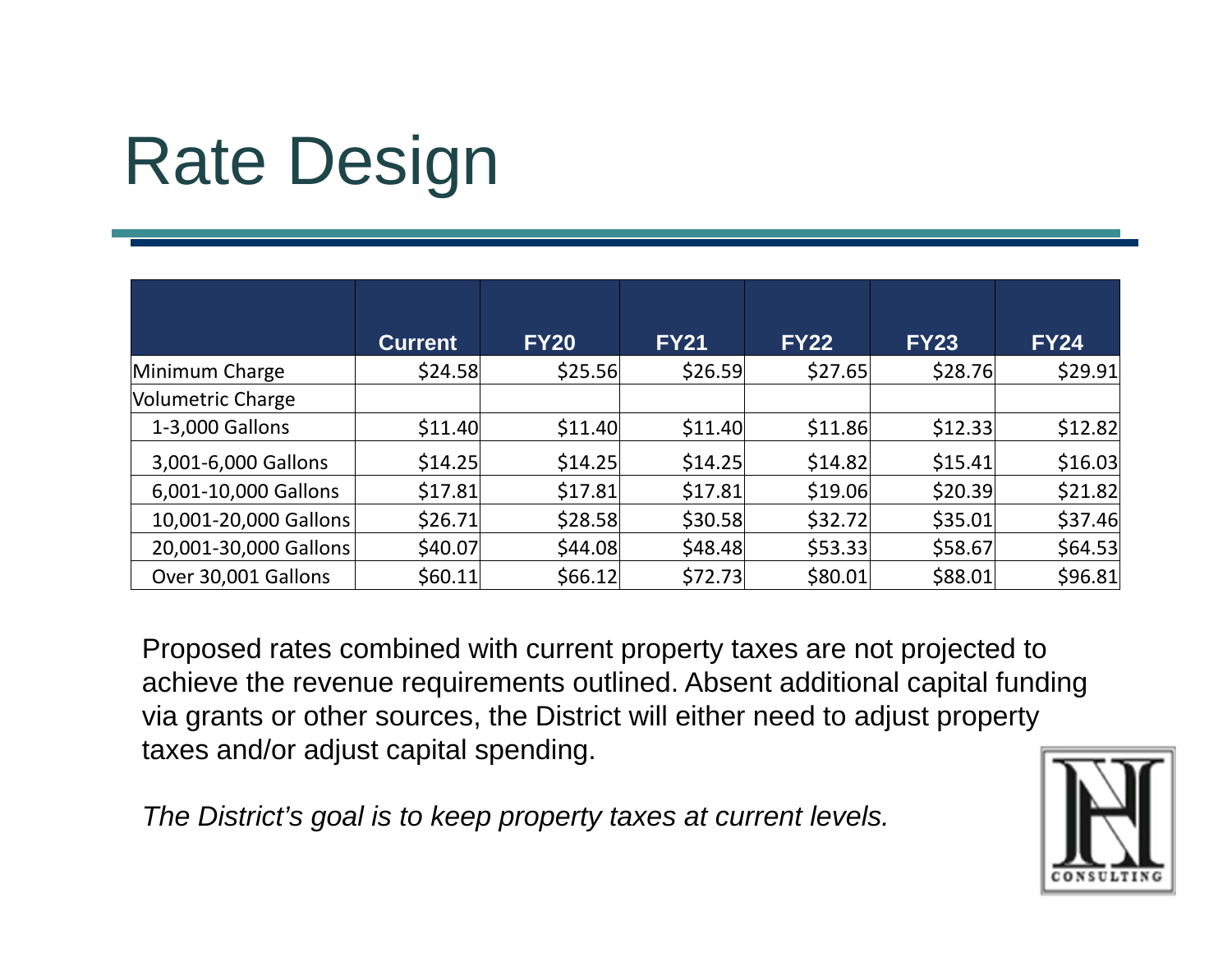# Historical Billing Analysis – Number of Bills Sent

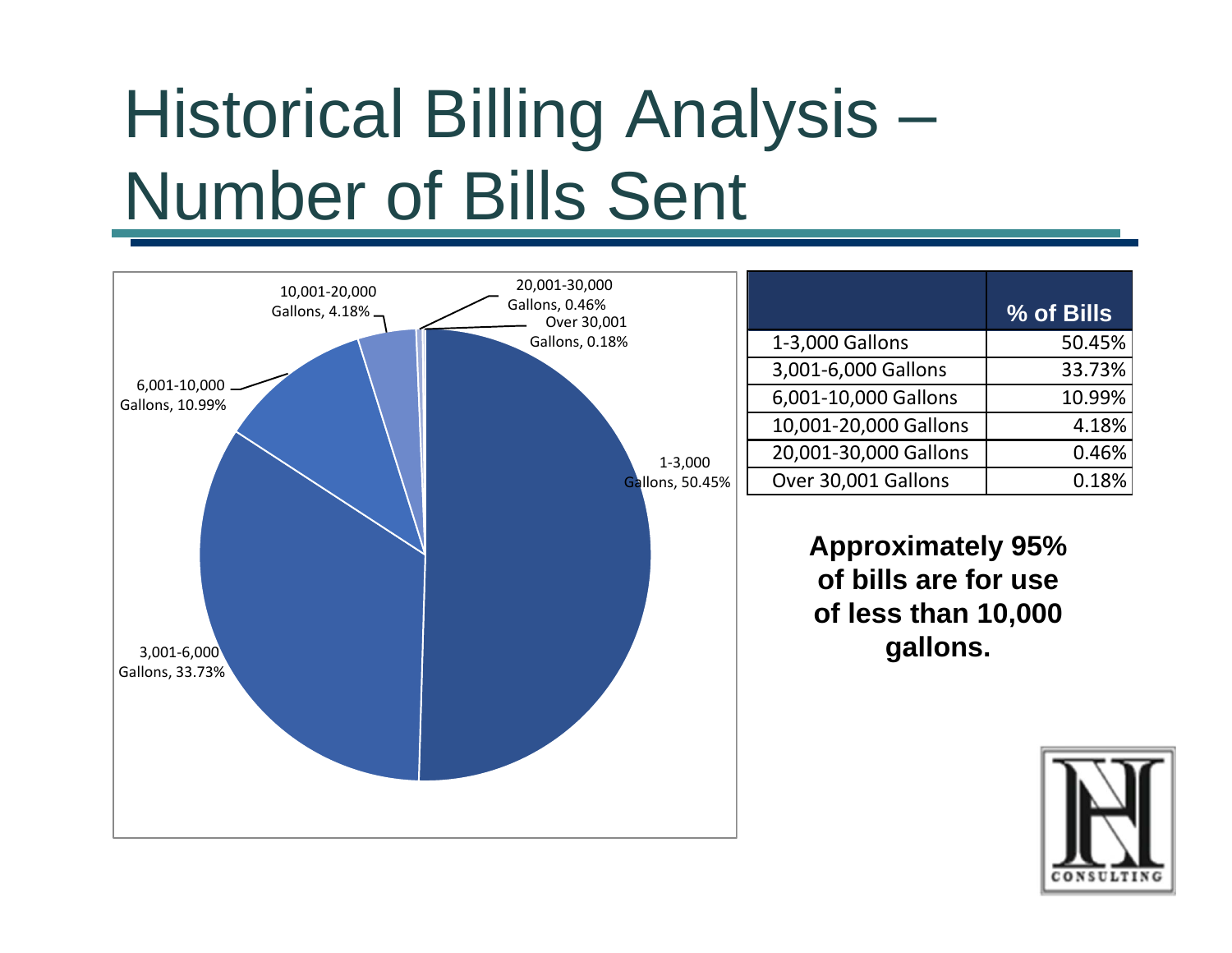# Historical Billing Analysis – Consumption Billed



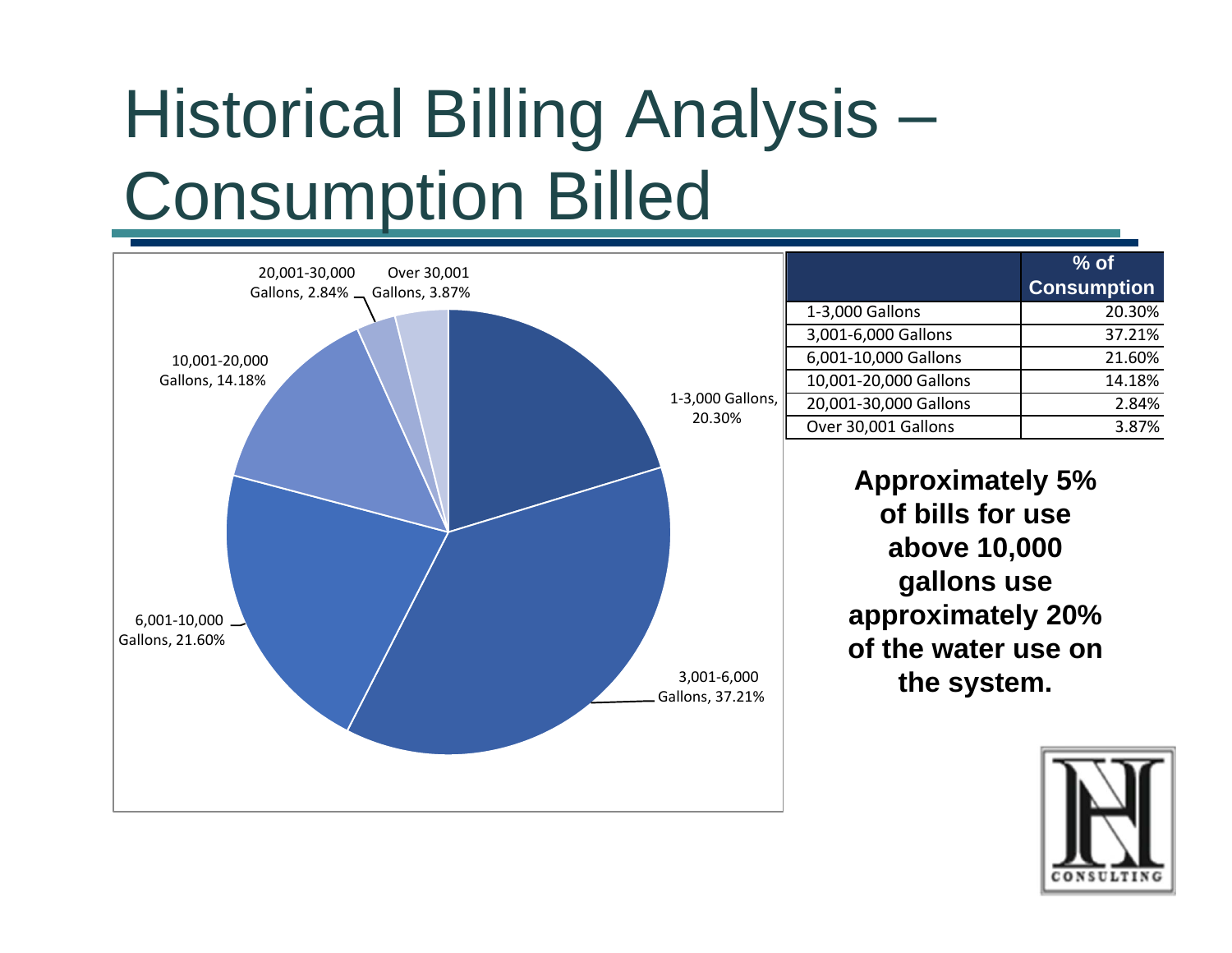#### Effect on Bill at Various Use Levels

| <b>Sample Bills</b> | <b>Current</b> | <b>FY20</b> | <b>FY21</b> | <b>FY22</b> | <b>FY23</b> | <b>FY24</b> |
|---------------------|----------------|-------------|-------------|-------------|-------------|-------------|
| $ 3,000$ Gallons    | \$58.78        | \$59.76     | \$60.79     | \$63.22     | \$65.75     | \$68.38     |
|                     |                |             |             |             |             |             |
| 3,800 Gallons       | \$70.18        | \$71.16     | \$72.19     | \$75.07     | \$78.08     | \$81.20     |
|                     |                |             |             |             |             |             |
| $ 10,000$ Gallons   | \$172.77       | \$173.75    | \$174.78    | \$183.90    | \$193.55    | \$203.74    |
|                     |                |             |             |             |             |             |
| $ 20,000$ Gallons   | \$439.87       | \$459.55    | \$480.58    | \$511.11    | \$543.66    | \$578.36    |

*District average customer, average annual use is approximately 3,800 gallons per month*